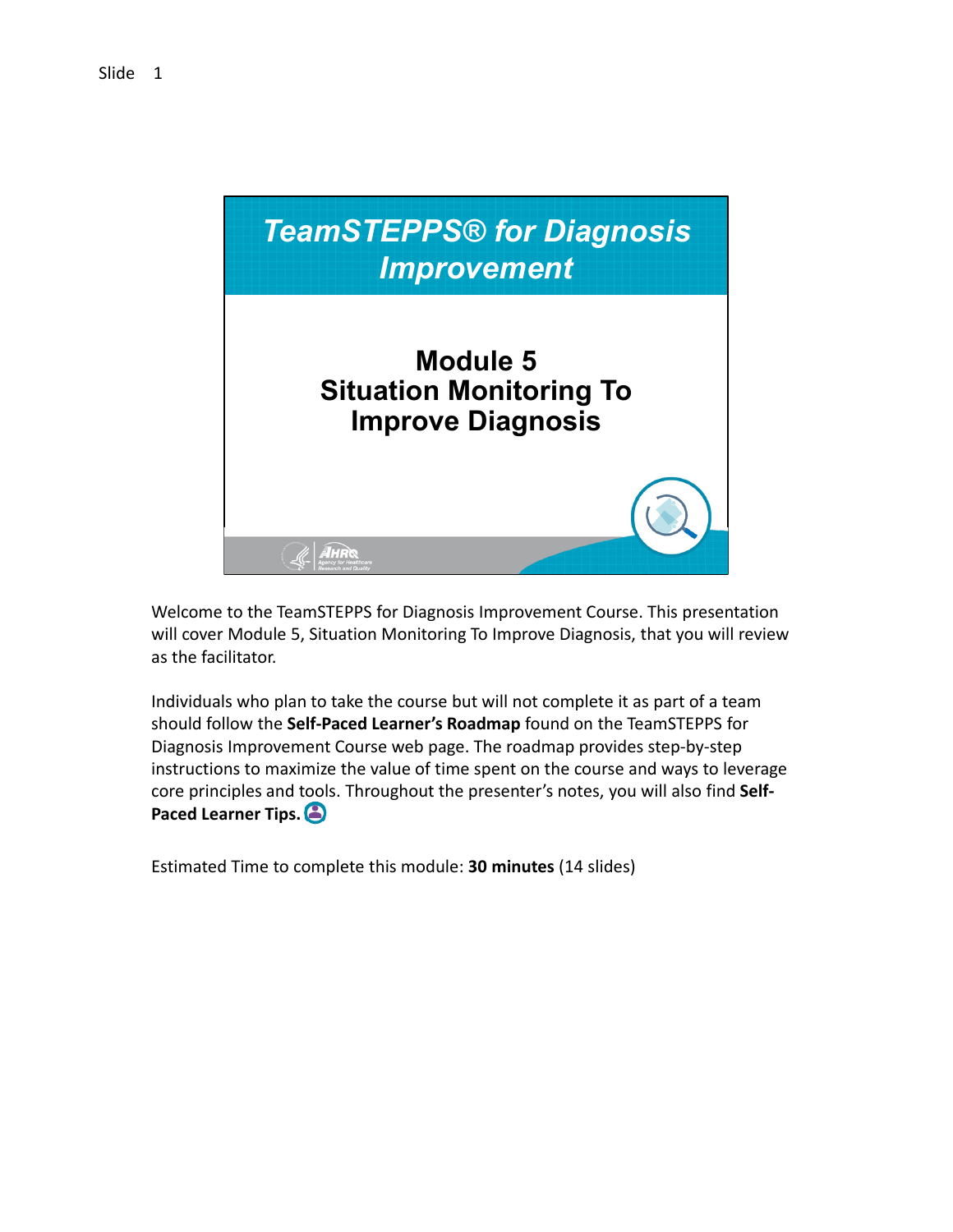

After completing this module, participants will be able to:

- Define how situation monitoring may affect diagnostic outcomes.
- Apply TeamSTEPPS reflective practice and communication tools to improve diagnosis.
- Create a shared mental model for achieving a timely, accurate, and effectively communicated diagnosis.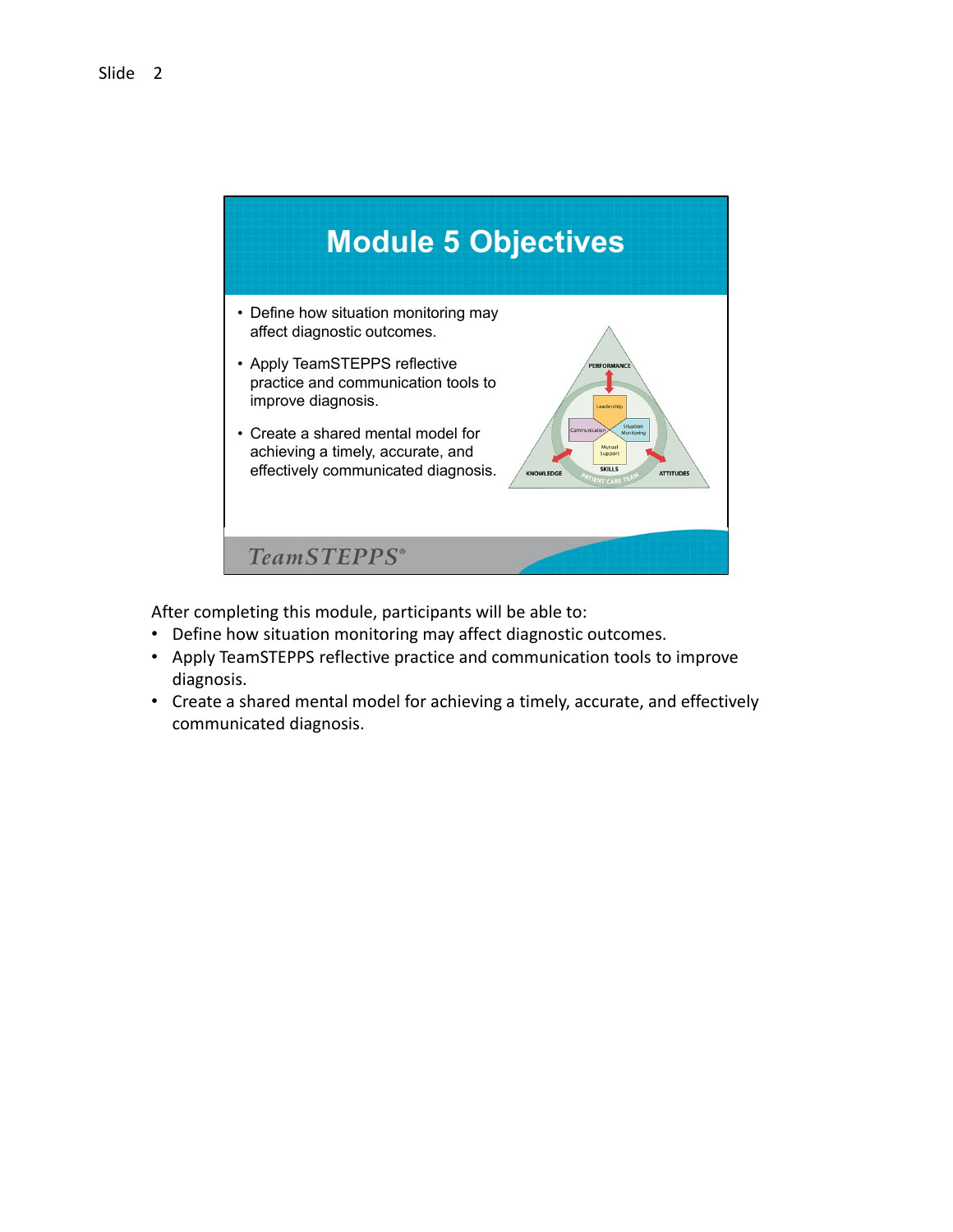

 During this course, the **Participant Workbook** is the primary tool for learners to complete the course activities, such as exercises, case‐based scenarios, and reflective practices. In addition to engaging in the content, tools, discussion questions, and other activities, participants can use the results of these activities to help shape local improvement implementation plans. Select the link to download the **Participant Workbook.**

 A separate **Facilitator's Guide** is also provided for use by the site champion who will serve as the local course trainer. The guide includes detailed instructions pertaining to the administration and implementation of course activities.

 This module will also refer to **The Diagnostic Journey of Mr. Kane**.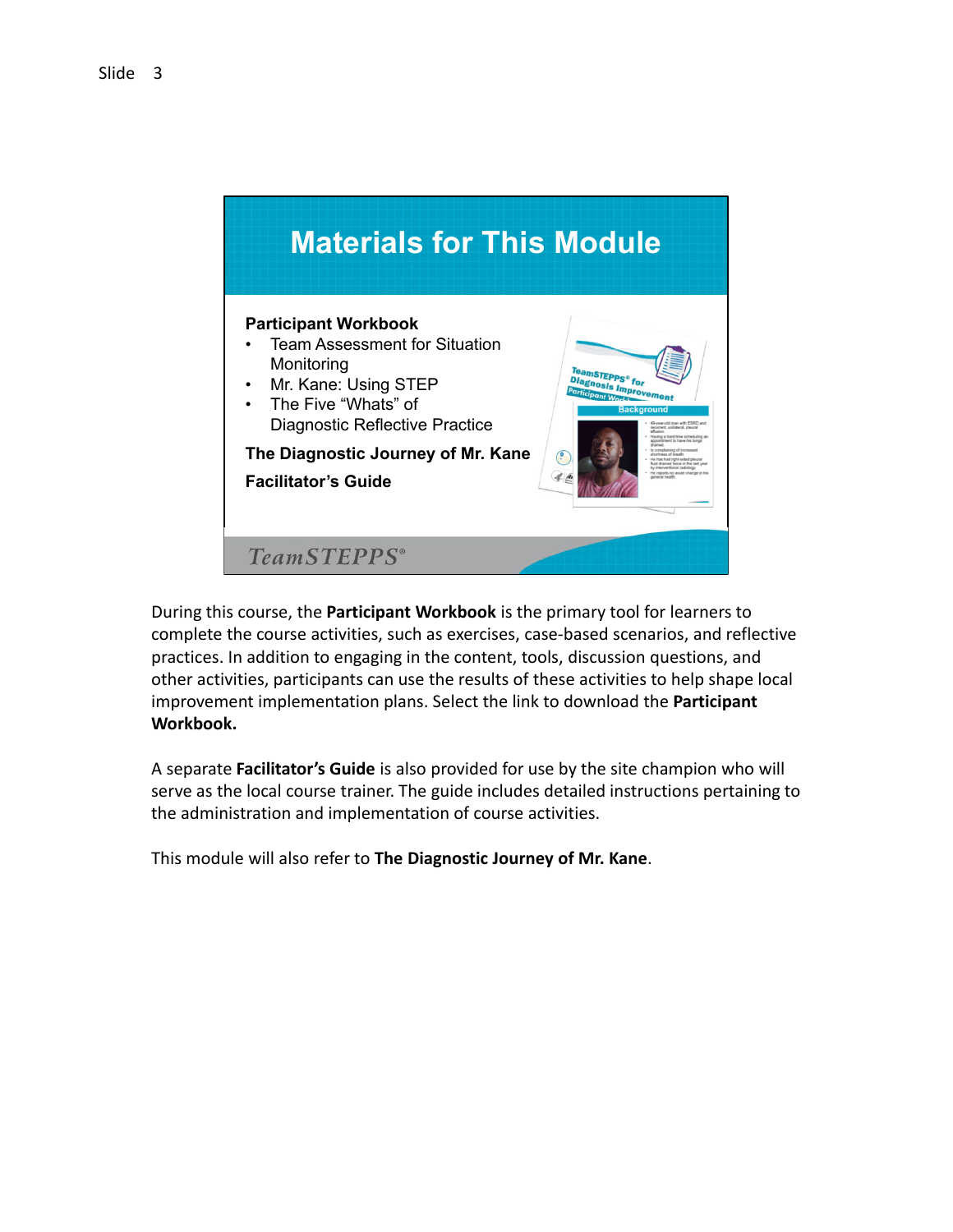# **Team Assessment for Situation Monitoring To Improve Diagnosis**



 The **Participant Workbook** includes the **Team Assessment Tool for Improving Diagnosis**. Participants should have completed the assessment at the beginning of the course after finishing Module 1, Introduction, and the course facilitator should have created an average summary score using the team's results.

  As a team, discuss the scores for each characteristic under the **Situation Monitoring** dimension. Invite the team to consider the average summary score compared with how they individually ranked the Situation Monitoring characteristics.

- How does the average Summary Score on Situation Monitoring compare with the other TeamSTEPPS dimensions (Team Structure, Communication, Leadership, and Mutual Support)?
- What are the highest scoring Situation Monitoring characteristics?
- What are the lowest scoring Situation Monitoring characteristics?
- How do team members at your site rate these characteristics?

 After discussing the scores, ask participants to identify together where the site has the most effective Situation Monitoring methods to support improved diagnosis and where the site has opportunities to improve.

*[Facilitator's Tip: You can customize the slide to provide a summary of your site's results. Detailed instructions for completing the Team Assessment can be found in the Facilitator's Guide.*]



[Self-Paced Learner Tip: Take some time to reflect on your results using the same  *strengths and opportunities for improvement questions above.]*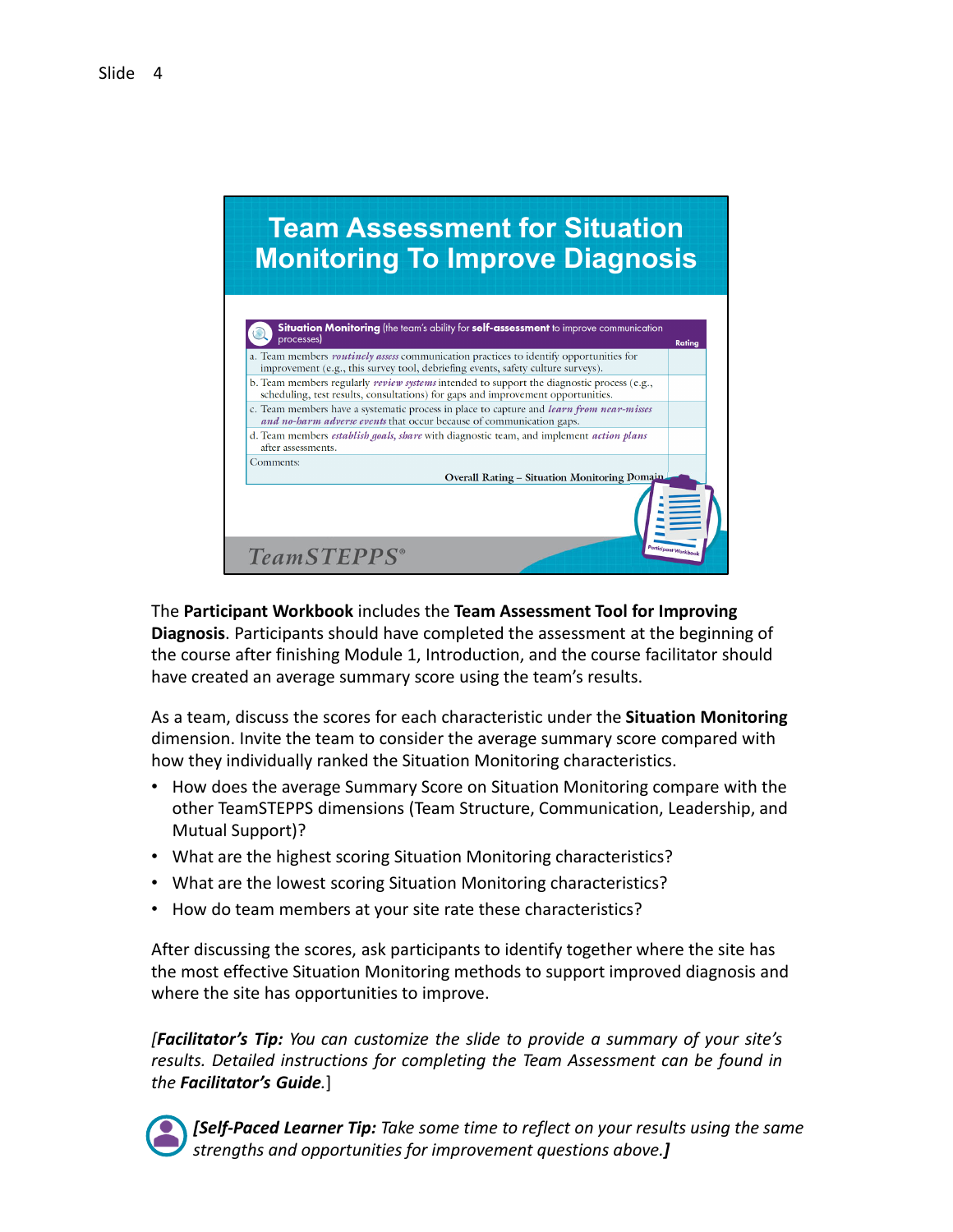

 **Situation monitoring is defined as the process of actively scanning behaviors and actions to assess elements of the situation or environment**. Situation monitoring is a skill individual team members can acquire, practice, and improve. It enables team members to identify potential issues or minor deviations early enough to correct and handle them before they become a problem or pose harm to the patient.

 Situation monitoring fosters mutual support by enhancing individual preparedness to assist other team members to improve diagnostic safety and team accountability. It also ensures staff are supported in times of stress or production pressures or when the day is just not going according to plan. Situation monitoring provides a safety net for both the patient and the team. Examples of situation monitoring include assessing the patient's condition, noting malfunctioning equipment, and being aware of workload spikes and stress levels among team members.

 It is important to engage the patient whenever possible. Stating explicitly that all team members want to provide the highest quality and safe care and asking patients and family members to speak up if they have questions or concerns about anything they see, hear, or experience fosters their engagement as central members of the diagnostic team.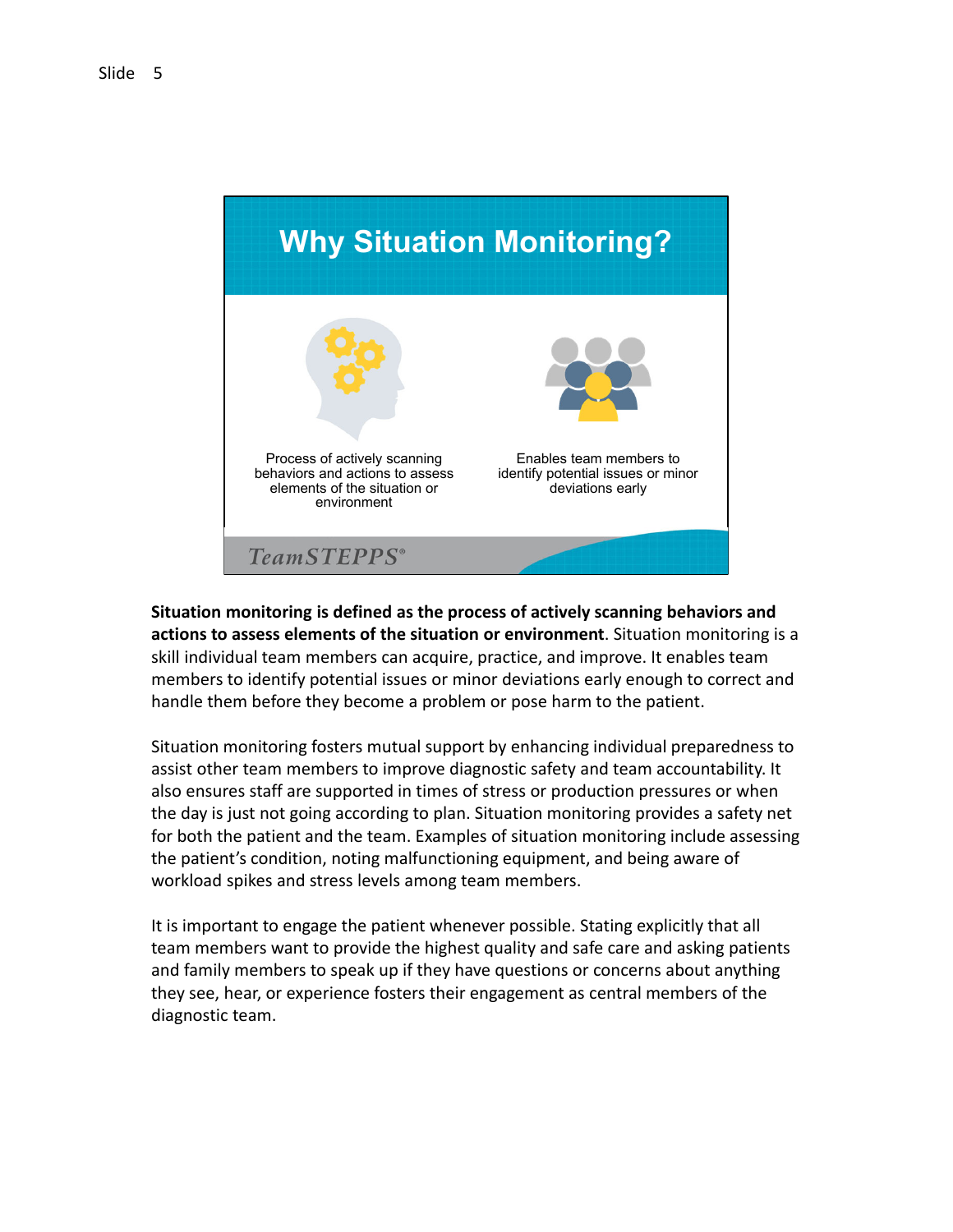Every team member, from the front desk staff to the patient to the providers to administrators in the office, plays an important role when considering situation monitoring to improve diagnosis. Situation monitoring for diagnostic safety will require every team member to practice the skill of being situationally aware. Situational awareness allows a team to be resilient, capturing potentially harmful errors in the care process before they result in harm to the patient. For example, if a medical assistant is out sick, the front desk staff may realize that faxed test results are not being entered into patients' medical records as they normally would. Speaking up could ensure results are entered into the records and potentially avert a missed or wrong diagnosis.

(TeamSTEPPS for Office‐Based Care: Situation Monitoring, 2015)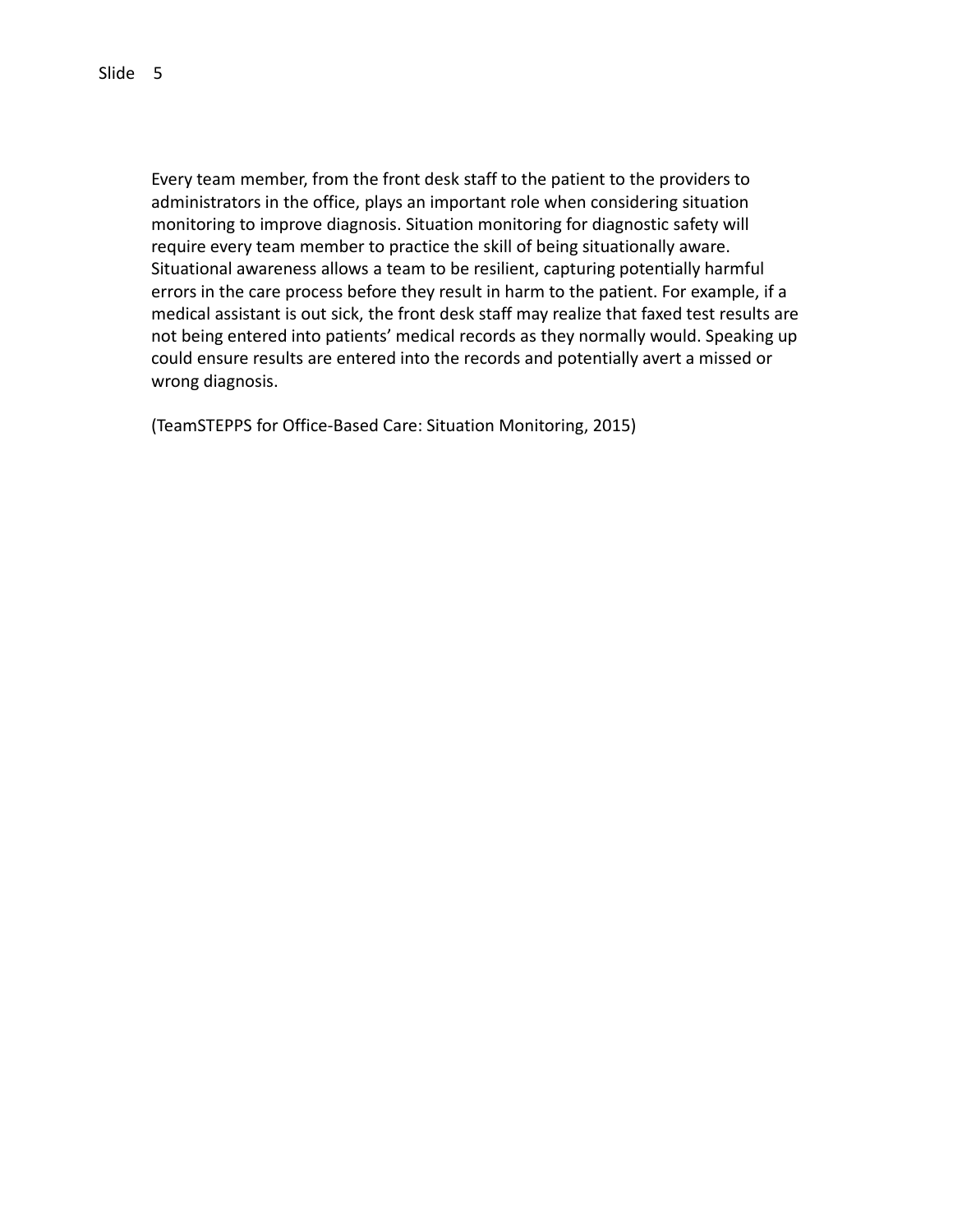

 Situational awareness provides an important way to prevent or catch diagnostic errors. An important application of situational awareness is to assess the patient‐provider relationship. Ideally, patients and providers are on the same page, with the same set of facts, understanding each other's values and goals and "where things are at" in the diagnostic process. Many malpractice suits illustrate the problems that arise when understanding and expectations are out of sync.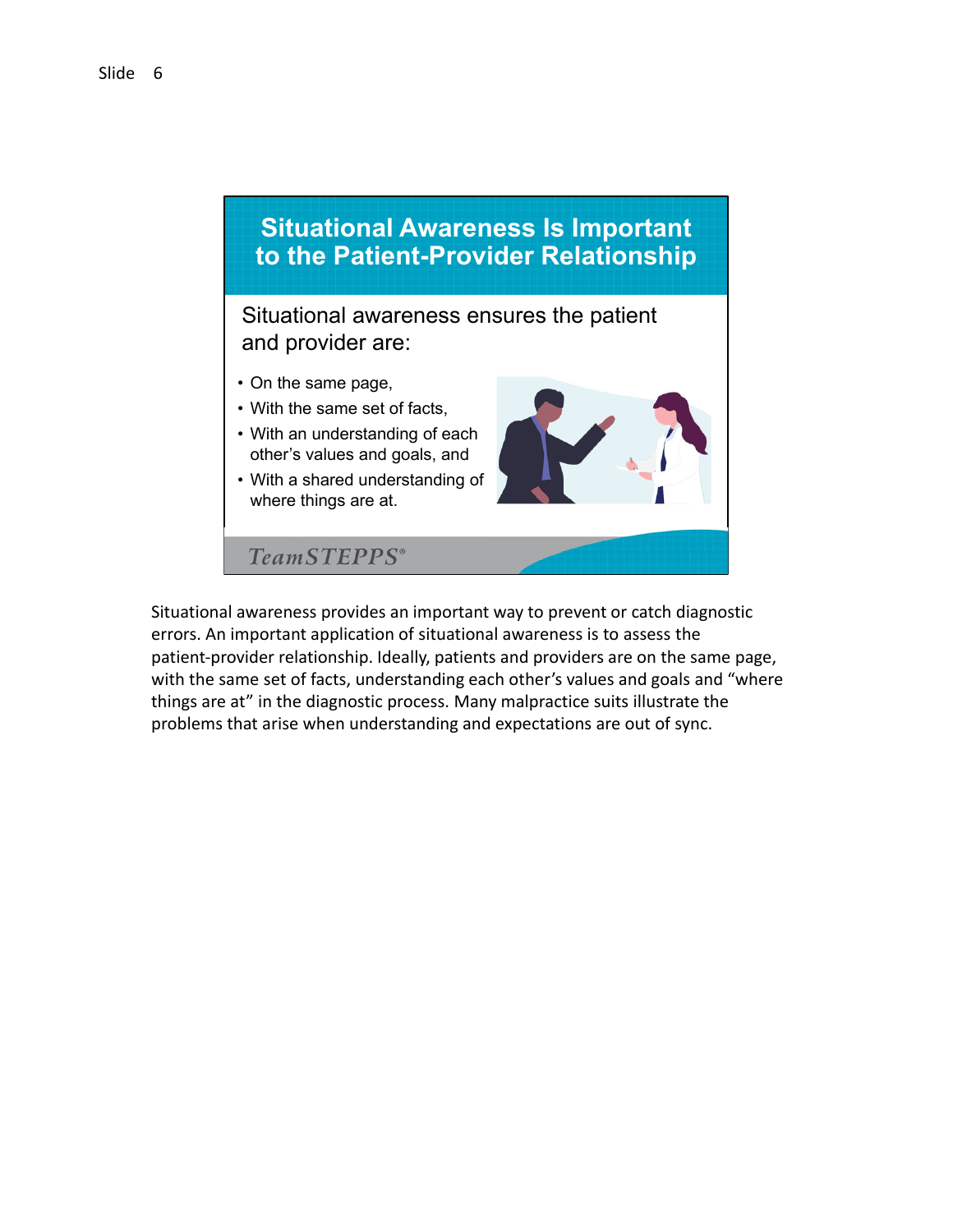

Situation monitoring is important across each step of the diagnostic process.

 The National Academy of Medicine noted communication between team members, including between the patient and the care team, as a common point of failure across all facets and steps of the diagnostic process (National Academies of Sciences, Engineering, and Medicine, 2015).

Examples of breakdowns in communication include:

- Failures in the patient accessing the healthcare system and engaging with the healthcare team.
- Failure in information gathering.
- Failure in information integration.
- Failure in information interpretation.
- Failure to establish an explanation for the health problem.
- Failure to communicate the explanation.
- Failures in treatments and followup.

 One way to address the breakdowns and improve team effectiveness is to use a cross‐monitoring process.

 *[Image source: National Academy of Medicine conceptualization of the diagnostic process, 2015.]*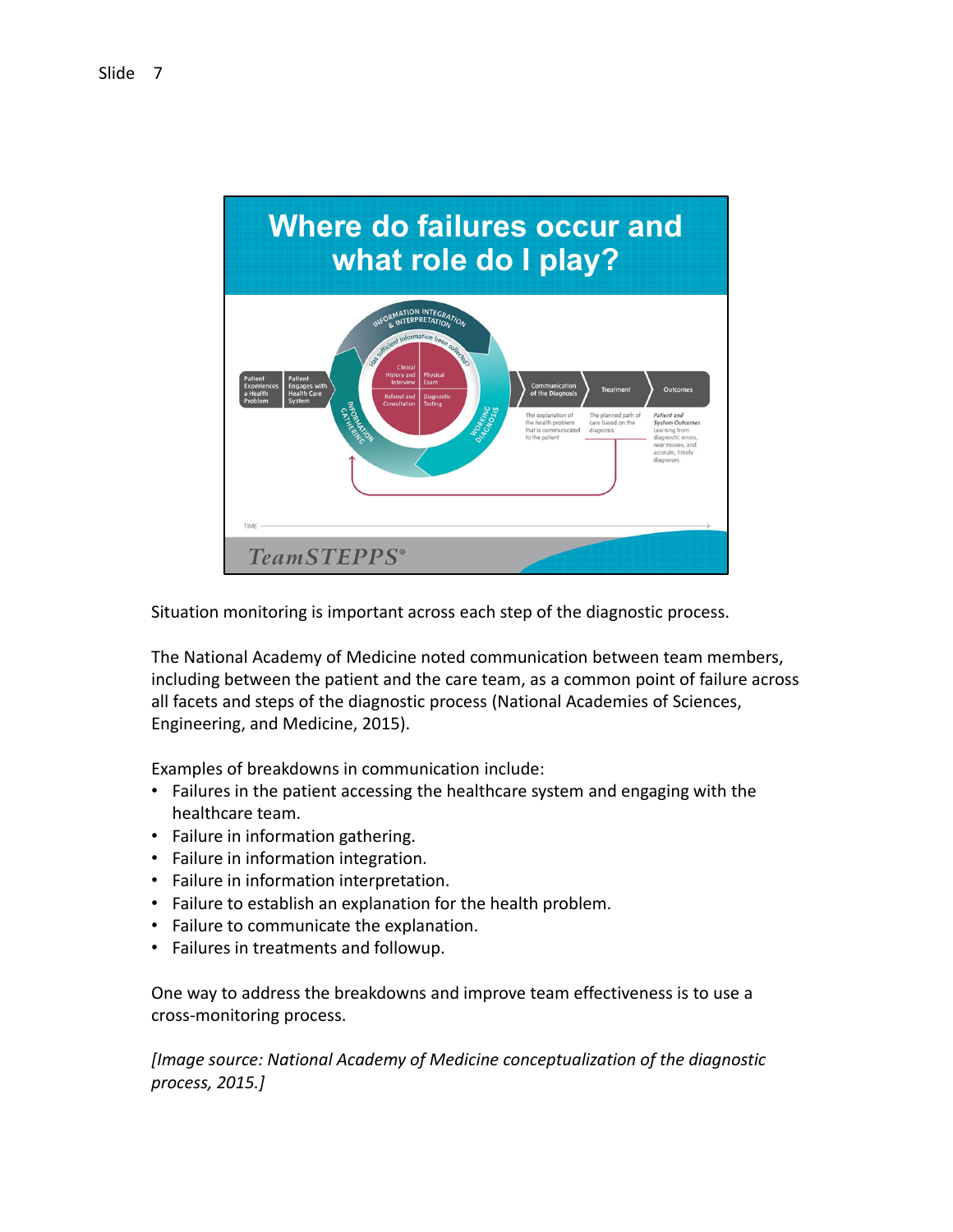

## **Cross‐monitoring is a process of ongoing monitoring of the care environment to recognize risks or unfolding errors.**

It allows individuals and teams to take steps to interrupt or correct an action or event before harm or injury to the patient occurs. Commonly referred to as "watching each other's back," cross-monitoring involves monitoring all actions against the established plan and advocating or asserting a position or corrective action when the plan and actions differ or when risk is perceived as escalating and task assistance is needed.

Cross‐monitoring actions include providing feedback and keeping track of fellow team members' behaviors to ensure procedures are being performed appropriately.

Cross‐monitoring is a form of active patient and caregiver advocacy and allows team members to check and correct their actions if necessary. Cross-monitoring does not mean spying on other team members; rather, it is a way to provide a safety net or an error prevention or error interruption mechanism for the team, ensuring that mistakes or oversights are caught early.

When all members of the team understand the role of each staff member in the diagnostic process and trust the intentions of their fellow team members, a strong sense of team orientation and a high degree of psychological safety result.

(TeamSTEPPS for Office‐Based Care: Situation Monitoring, 2015)

**[***Facilitator's Tip: Ask learners to take a moment to reflect on an example in which cross‐monitoring to improve diagnosis was successful and one in which cross‐ monitoring should have been used but was not.*]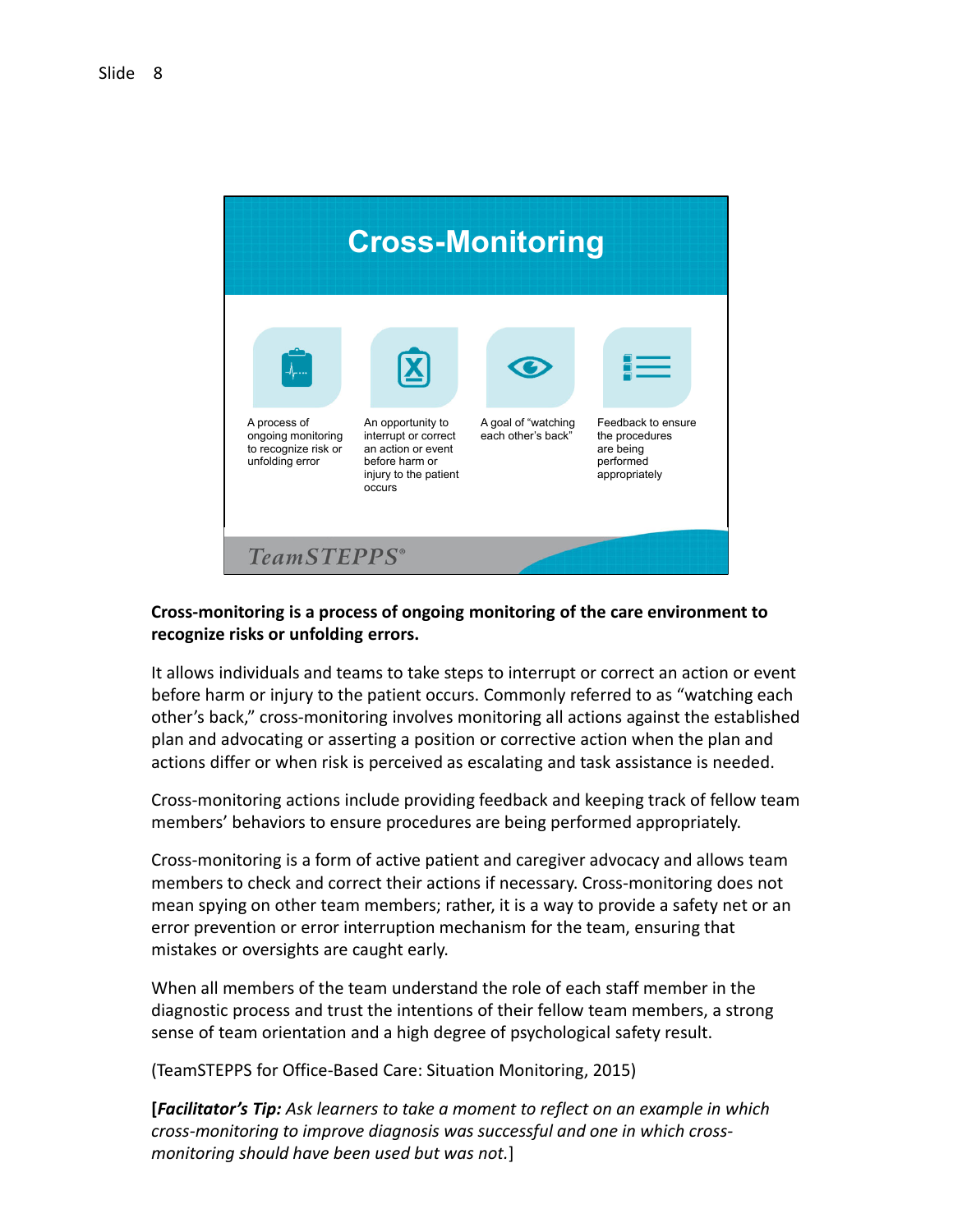

 One approach that helps with situation monitoring is to use the **STEP process**. The STEP process is a mnemonic tool that can help team members monitor the situation and the overall environment.

The STEP process involves ongoing monitoring of the:

- **Status of the patient:** What are the patient's status, vital signs, medications, and stress level?
- • **Team members:** What/how are the team members doing? What is their workload, fatigue level, and stress level? What is the skill level of individual team members?
- **Environment:** Are the exam rooms properly stocked? Are the blood pressure cuffs, otoscope, ophthalmoscopes, and other equipment working properly? Do we need any special equipment for a procedure today? Do we have enough staff to handle all the patients?
- • **Progress toward the goal:** What is the progress toward today's goals? For example, how is the day going? Are we behind? Are patients waiting too long? Are things being left undone because of time pressure? Is the patient care plan still appropriate, or does it need to be revised?

 (TeamSTEPPS Fundamentals Course: Module 5. Situation Monitoring, 2019) (TeamSTEPPS for Office‐Based Care: Situation Monitoring, 2015)

 [*Facilitator's Tip: Additional situation monitoring tools and links to resources, including the AHRQ STEP video, are included in the Facilitator's Guide.]*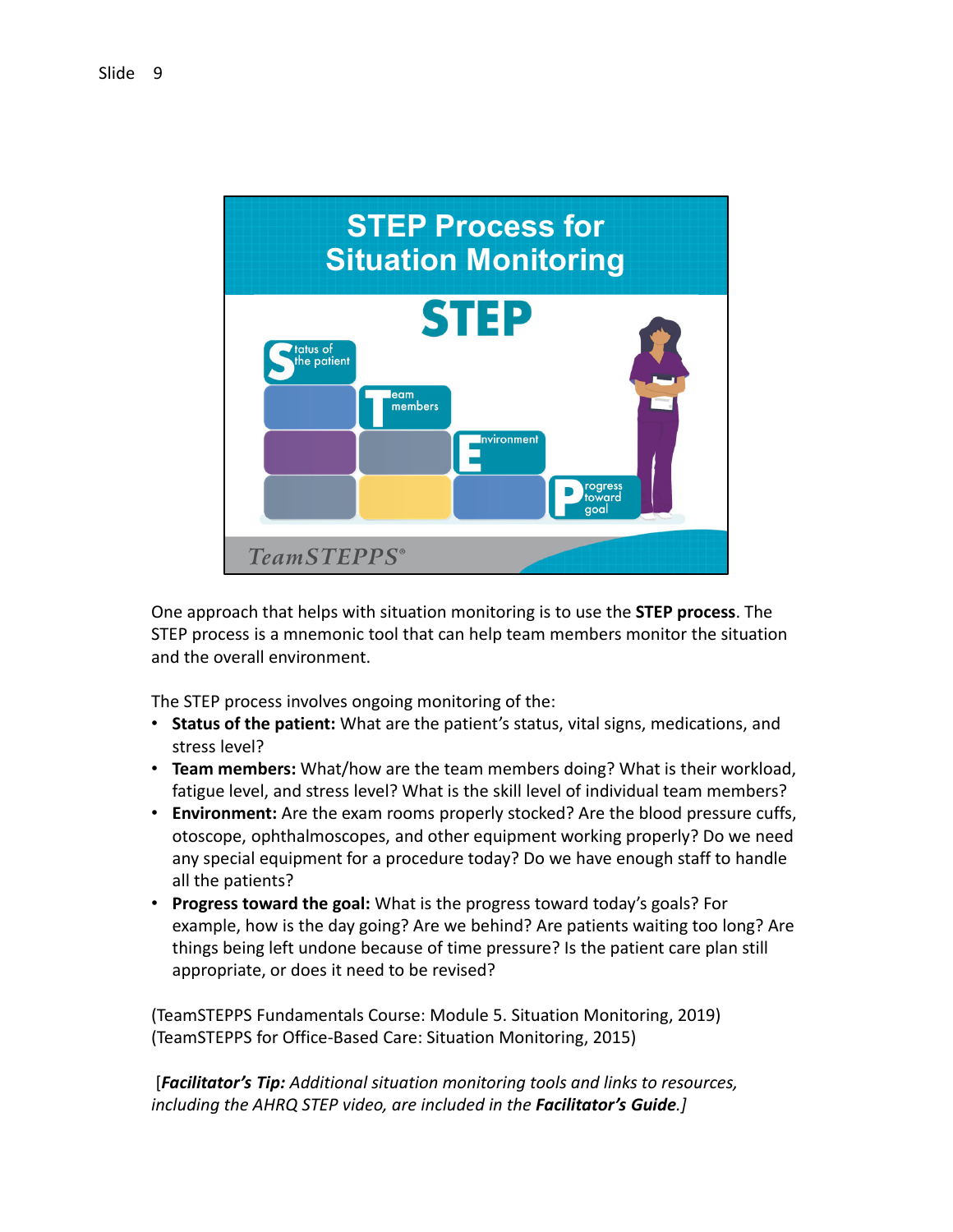

  In the **Participant Workbook** is the following STEP exercise based on **The Diagnostic Journey of Mr. Kane**. Review Mr. Kane's case and consider the following questions to discuss with participants.

#### **1. What was the presenting status of the patient at each of his clinic visits?**

- As understood by the patient, Mr. Kane?
- As understood by his son?
- As understood by his primary care provider?
- As understood by his pulmonologist?
- As understood by his nephrologist?

#### **2. Who were the members of the diagnostic team?**

- Did they see themselves as members of the same team?
- If not, how might that have been addressed?

#### **3. Did environmental factors play a role in Mr. Kane's treatment?**

- If so, what were they?
- Were they adequately addressed?
- If not, what might have been done differently?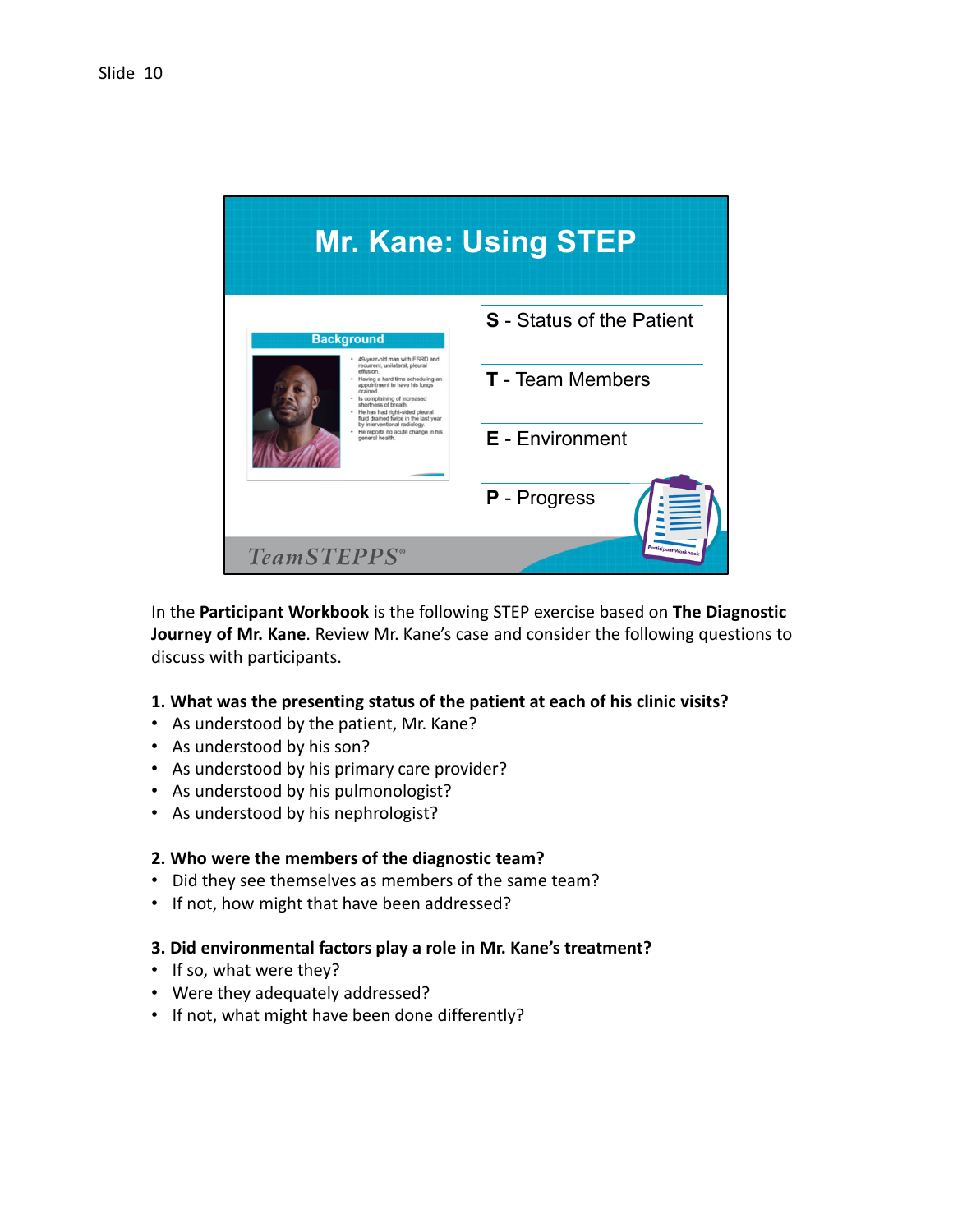## **4. How was Mr. Kane's clinical progress measured and understood?**

- By the patient?
- By his son?
- By his primary care provider?
- By his pulmonologist?
- By his nephrologist?

## **5. Discuss: What actions might have improved Mr. Kane's diagnostic journey?**

 [*Facilitator's Tip: Additional questions to consider and discussion prompts are included in the Facilitator's Guide.]*

 *[Self‐Paced Learner Tip: Take some time to reflect on The Diagnostic Journey of Mr. Kane using the same questions above.]*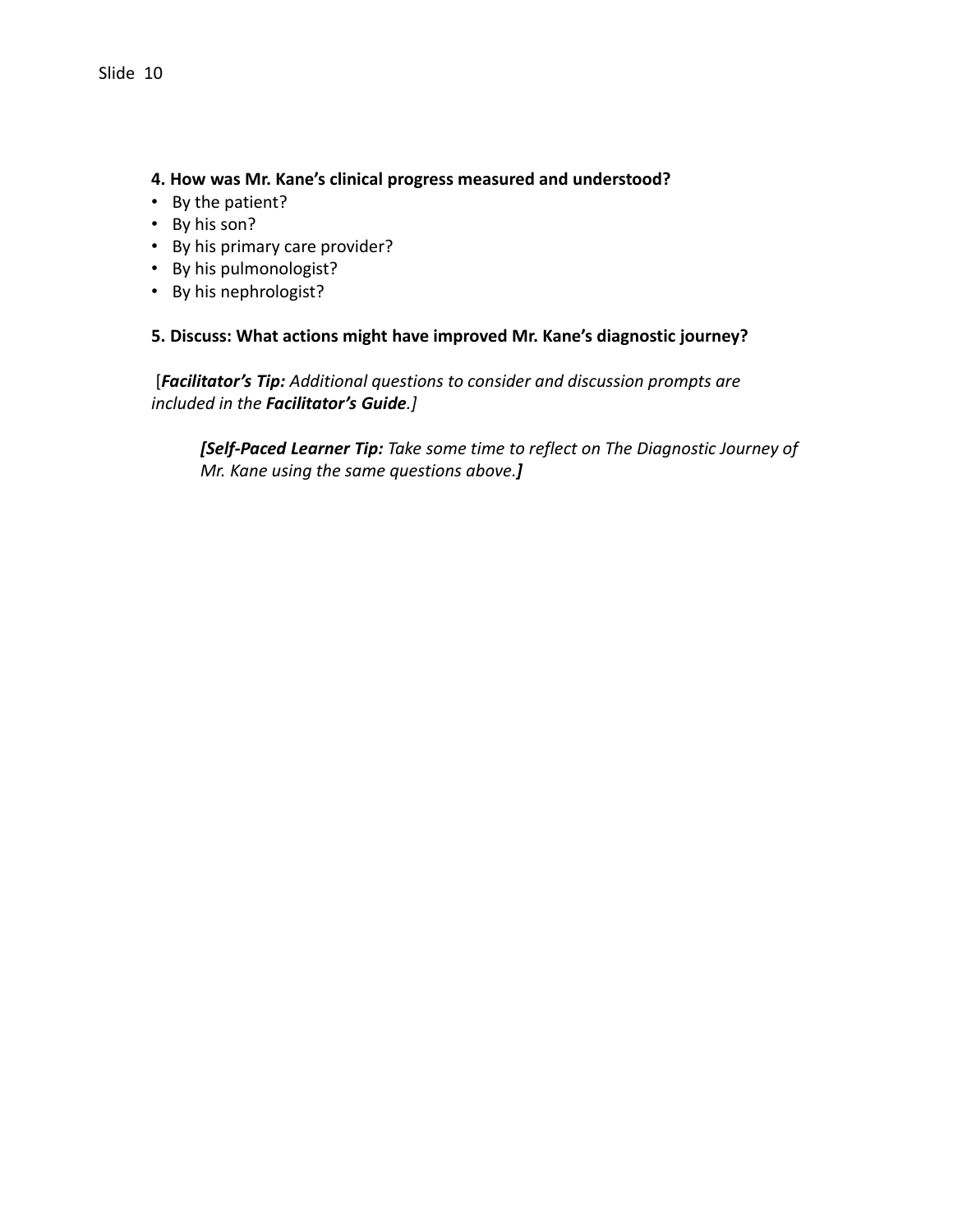

 A set of questions can help develop a reflective mindset and aid in the situation monitoring process. The five‐question mnemonic "KAICS" (Know, Alternatives, Information, Consequences, Steps) was developed by the course team to help look beyond the first answer to consider other perspectives.

 Begin with what do I **KNOW**? Review objective and subjective data in light of evidence, possible biases, and assumptions.

 What are the **ALTERNATIVES**? Explore what else could be going on. Avoid premature closure by considering at least three other possibilities. Question the first answer; reflect whether the answer makes sense, whether the evidence adds up, or whether there are other alternatives to explore. What do I see now that I did not see before?

 Where else can I get **INFORMATION** (or from whom)? Reflect on what is known and what is uncertain. Examine assumptions for bias. Do other members of the team have diverse ideas? Did anyone ask the patient and family for their perspectives? Listening to all members of the team helps provide a more well‐rounded perspective of the situation and may uncover additional information.

 What are the **CONSEQUENCES**? Actions have consequences, so if this, then what? You may imagine the worst case patient scenario to rule out possibilities and safeguard against diagnostic errors. Consider the impact of your actions and recommendations on the patient and family. Ask yourself, if this were my family member, would I think the same way?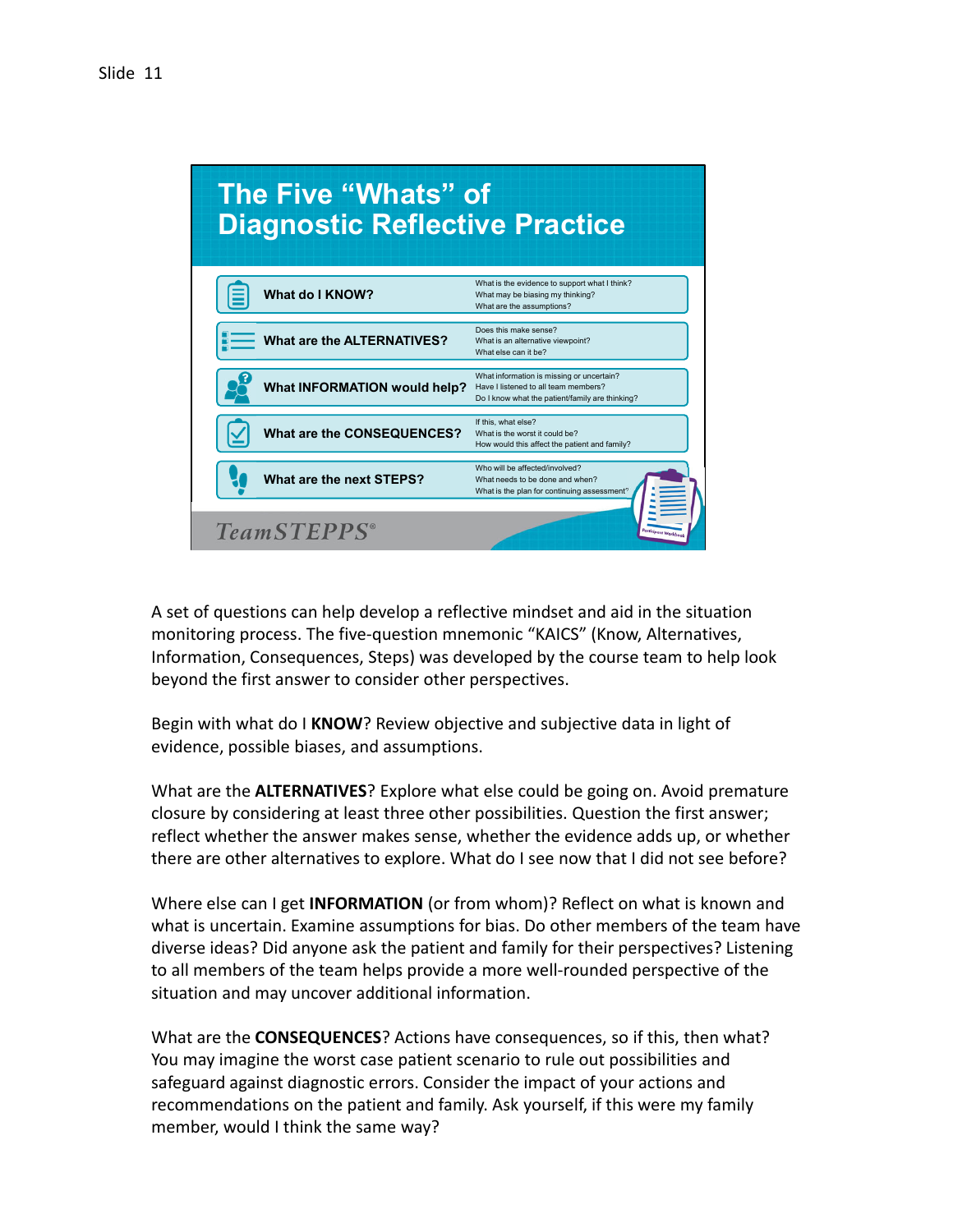What are the next **STEPS**? Developing an action plan involves who, what, how, and when. Diagnostic reflective practice includes action, communicating with the patient and family what will follow and how. What processes are involved? It is important to continuously assess and update the plan throughout the diagnostic journey.

  A reflective mindset of **Asking, Listening, and Acting** makes every facet of the diagnostic process safer and offers the potential for fewer missed diagnoses, delayed diagnoses, and wrong diagnoses.

 The **Participant Workbook** includes an example demonstrating how the five‐question KAICS mnemonic can be applied to a clinical diagnosis case.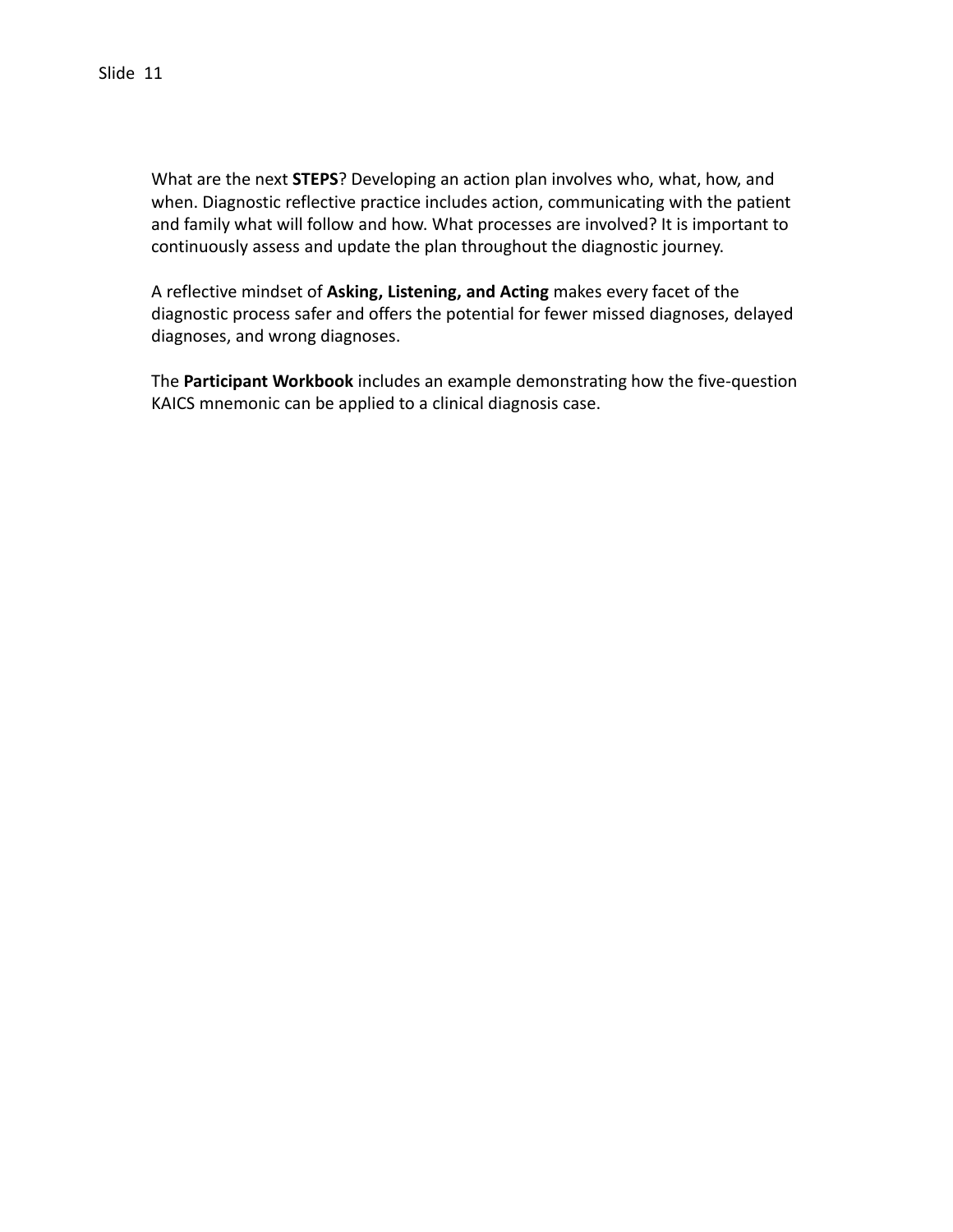

In this module, participants learned that:

- • Situation monitoring enables team members to identify potential issues before they become a problem or pose harm to the patient.
- Situation monitoring has a direct impact on diagnostic outcomes.
- Reflective practice and communication tools such as STEP can improve diagnosis.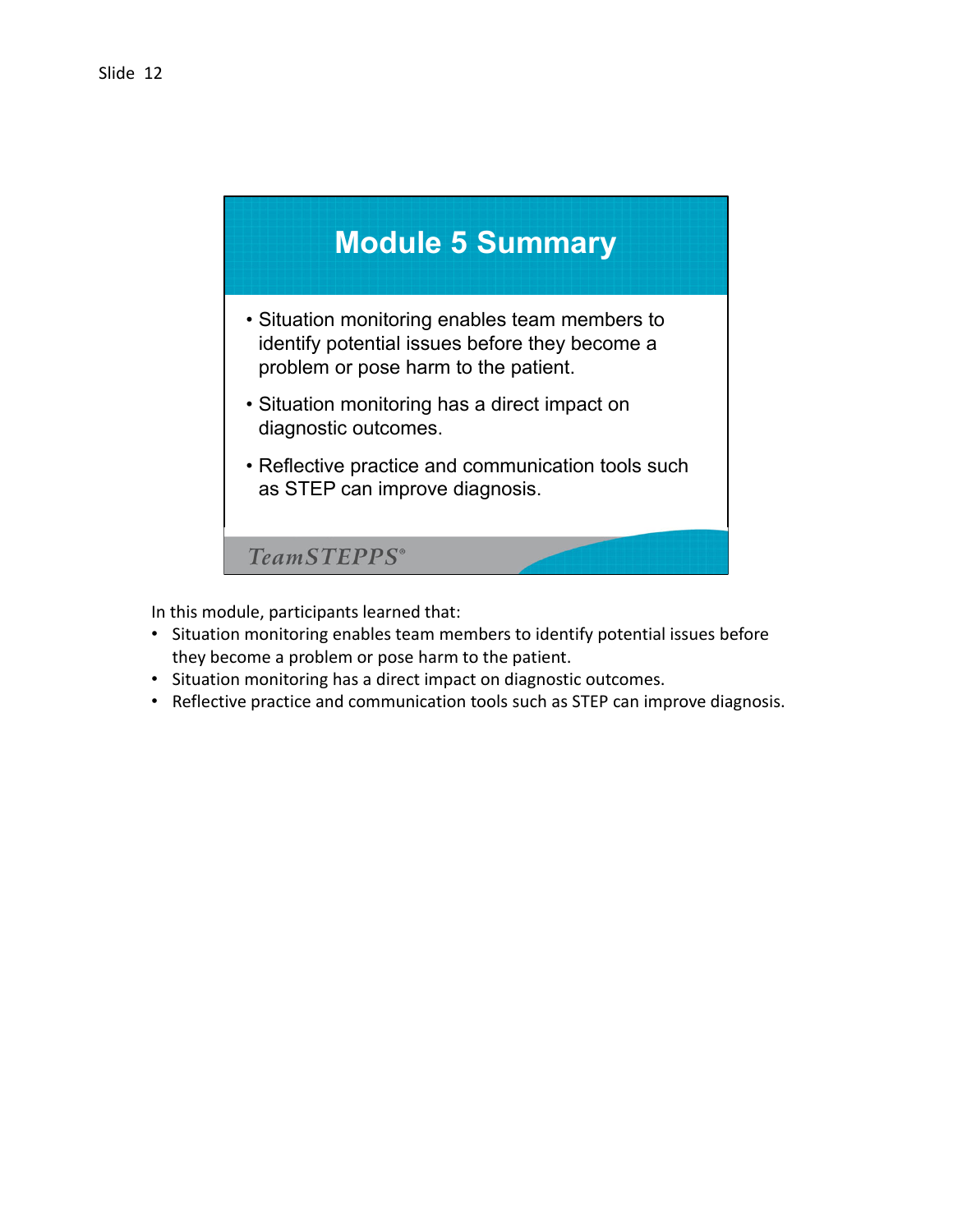

 **TeamSTEPPS® for Diagnosis Improvement** has seven modules dedicated to improving diagnostic communication and teamwork. Communication strategies and tools to overcome some of the breakdowns in teamwork and team communication are available in each module and the accompanying **Participant Workbook**.

The TeamSTEPPS® for Diagnosis Improvement modules are:

- Introduction.
- Diagnostic Team Structure.
- Communication.
- Leadership.
- **Situation Monitoring.**
- Mutual Support.
- Putting It All Together.